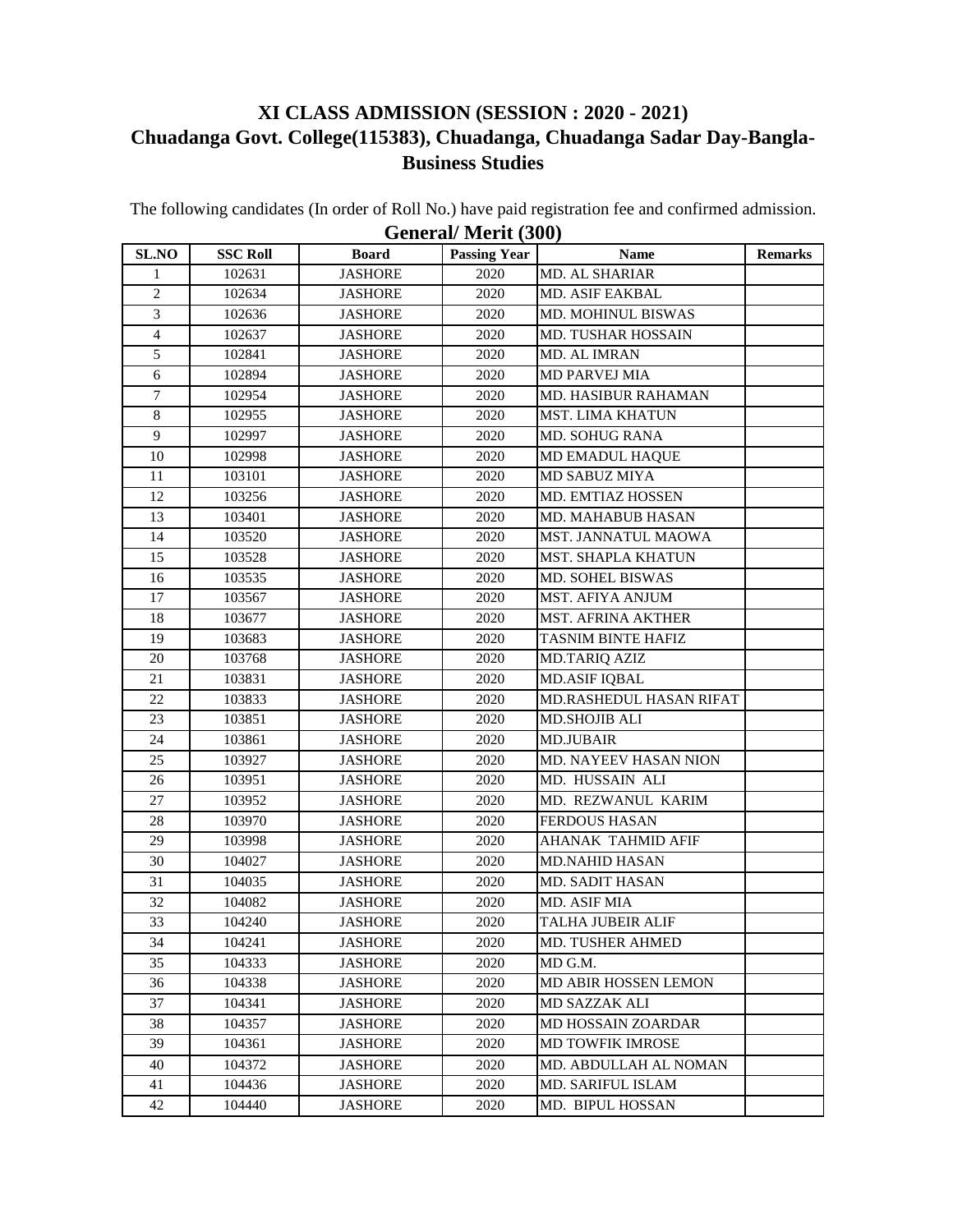| 43     | 104443 | <b>JASHORE</b>  | 2020 | <b>MD. REDOY HOSSAN</b>      |
|--------|--------|-----------------|------|------------------------------|
| 44     | 104446 | <b>JASHORE</b>  | 2020 | <b>MD.MULUK CHAD</b>         |
| 45     | 104603 | <b>JASHORE</b>  | 2020 | <b>MD ANAMUL HAQUE</b>       |
| 46     | 112600 | <b>JASHORE</b>  | 2020 | MD. MAHADI HASAN AKASH       |
| 47     | 113128 | <b>JASHORE</b>  | 2019 | TUHIN ISLAM                  |
| 48     | 124395 | <b>JASHORE</b>  | 2019 | <b>MD. KAUSAR ALI</b>        |
| 49     | 131041 | <b>JASHORE</b>  | 2020 | MD. HIBATULLAH               |
| 50     | 132270 | <b>DHAKA</b>    | 2020 | MD.SABET HASAN PIAL          |
| 51     | 163053 | <b>DHAKA</b>    | 2020 | <b>MD. NAFID ANJUM</b>       |
| 52     | 194060 | <b>MADRASAH</b> | 2020 | MD. MUSTAK AHAMMAD           |
| 53     | 207440 | <b>JASHORE</b>  | 2020 | MST. JANNATUL                |
| 54     | 207491 | <b>JASHORE</b>  | 2020 | MD. FARZUL ISLAM             |
| 55     | 207494 | <b>JASHORE</b>  | 2020 | MD. RASEL ALI                |
| 56     | 207495 | <b>JASHORE</b>  | 2020 | MD. PIAS AHMED               |
| 57     | 207507 | <b>JASHORE</b>  | 2020 | MD. NAZMUL HOSSAIN           |
| 58     | 207508 | <b>JASHORE</b>  | 2020 | <b>MD. RATUL ISLAM</b>       |
| 59     | 207535 | <b>JASHORE</b>  | 2020 | <b>ASRU AHMED</b>            |
| 60     | 207541 | <b>JASHORE</b>  | 2020 | <b>MD. JAKIR HOSSAIN</b>     |
| 61     | 208214 | <b>JASHORE</b>  | 2020 | <b>ANTOR ALI</b>             |
| 62     | 209004 | <b>JASHORE</b>  | 2020 | <b>MD RAZIBUL ISLAM</b>      |
| 63     | 209705 | <b>JASHORE</b>  | 2020 | MD POLASH ALI                |
| 64     | 210254 | <b>JASHORE</b>  | 2020 | <b>MD SAIDUL ISLAM</b>       |
| 65     | 210318 | <b>JASHORE</b>  | 2020 | <b>MAIMUNA AKTER</b>         |
| 66     | 210336 | <b>JASHORE</b>  | 2020 | <b>SUMYA AKTER</b>           |
| 67     | 210345 | <b>JASHORE</b>  | 2020 | <b>MAYA KHATUN</b>           |
| 68     | 210617 | <b>JASHORE</b>  | 2020 | MD. LAHOWN MIA               |
| 69     | 210798 | <b>JASHORE</b>  | 2020 | <b>MST. RIVA KHATUN</b>      |
| 70     | 210892 | <b>JASHORE</b>  | 2020 | AFSANA AFRIN RIYA            |
| 71     | 210893 | <b>JASHORE</b>  | 2020 | <b>MST. MARUFA KHATUN</b>    |
| 72     | 210896 | <b>JASHORE</b>  | 2020 | <b>MST. BRISTY AKTER</b>     |
| 73     | 210939 | <b>JASHORE</b>  | 2020 | <b>MST. AYEASHA KHATUN</b>   |
| 74     | 210997 | <b>JASHORE</b>  | 2020 | MST. ERIN JAMAN              |
| 75     | 211015 | <b>JASHORE</b>  | 2020 | <b>MST. SHATY ARA KHATUN</b> |
| 76     | 211046 | <b>JASHORE</b>  | 2020 | <b>TASNIM AKTER</b>          |
| 77     | 211067 | <b>JASHORE</b>  | 2020 | <b>MST. JANNATUL FERDOUS</b> |
| $78\,$ | 211109 | <b>JASHORE</b>  | 2020 | <b>MD.JUBAYER HABIB</b>      |
| 79     | 211111 | <b>JASHORE</b>  | 2020 | <b>MD. RABBY SHEAK</b>       |
| 80     | 211125 | <b>JASHORE</b>  | 2020 | <b>MD.NAZRUL ISLAM</b>       |
| 81     | 211129 | <b>JASHORE</b>  | 2020 | MD.ALFISHA TAMIM             |
| 82     | 211130 | <b>JASHORE</b>  | 2020 | <b>MD.MUSABBIR HOSHEN</b>    |
| 83     | 211131 | <b>JASHORE</b>  | 2020 | <b>MD.MUSTAFIZUR RAHMAN</b>  |
| 84     | 211136 | <b>JASHORE</b>  | 2020 | <b>MD. RUHUL AMIN</b>        |
| 85     | 211345 | <b>JASHORE</b>  | 2020 | MST. PINKY KHATUN            |
| 86     | 211518 | <b>JASHORE</b>  | 2020 | <b>MD. RASEL</b>             |
| 87     | 211519 | <b>JASHORE</b>  | 2020 | MD. AL RAFIE                 |
| 88     | 211521 | <b>JASHORE</b>  | 2020 | MD. MUJAHID RAHMAN           |
| 89     | 211529 | <b>JASHORE</b>  | 2020 | MD. RAJIB HOSSAIN            |
| 90     | 211533 | <b>JASHORE</b>  | 2020 | <b>MD. MARUF AHMMED</b>      |
| 91     | 211535 | <b>JASHORE</b>  | 2020 | MD. NAYEEM ISLAM             |
| 92     | 211550 | <b>JASHORE</b>  | 2020 | AKASH KUMAR DASH             |
| 93     | 211588 | <b>JASHORE</b>  | 2020 | TANIA KHATUN                 |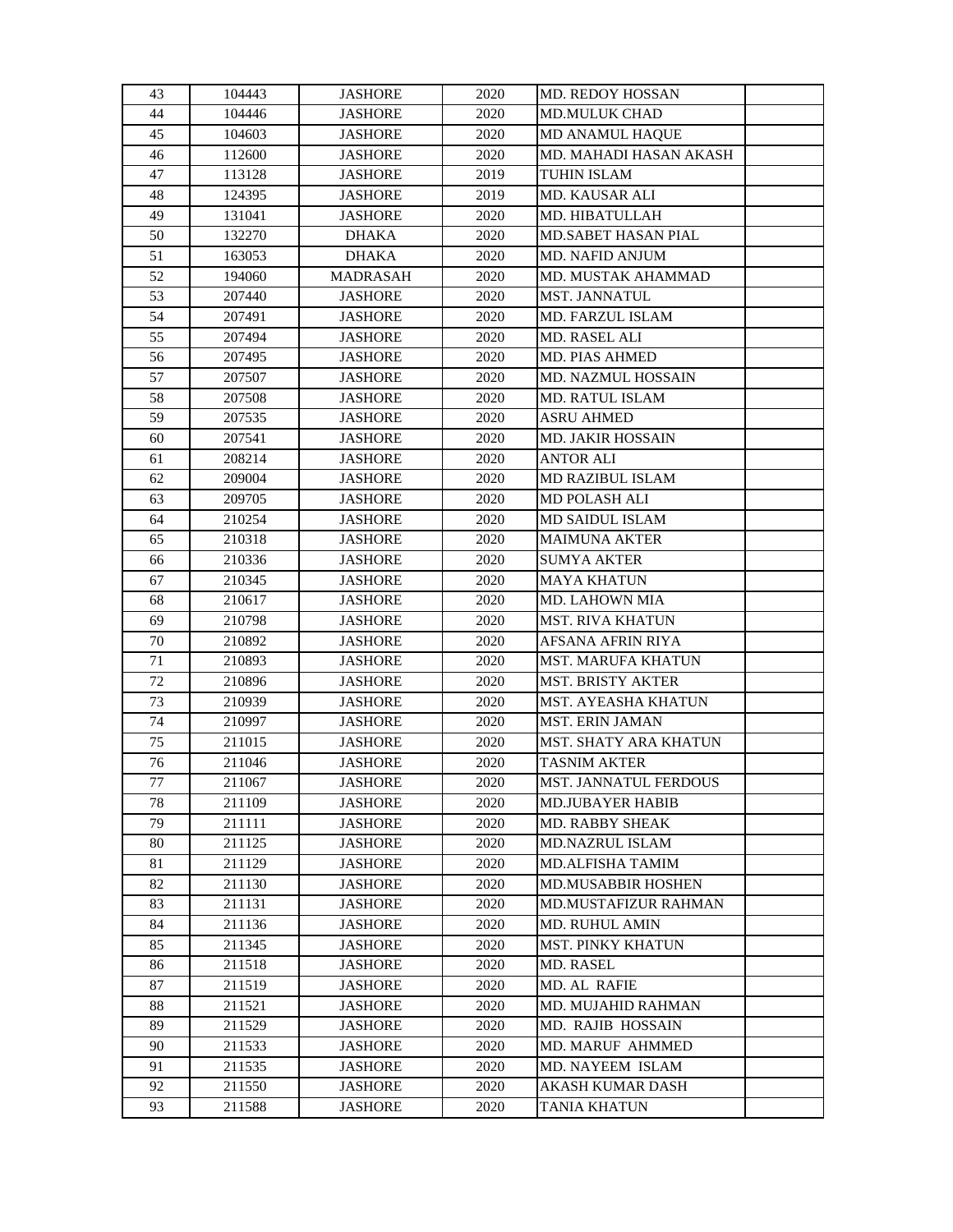| 94  | 211589 | <b>JASHORE</b>  | 2020 | <b>NIPA</b>                   |  |
|-----|--------|-----------------|------|-------------------------------|--|
| 95  | 211687 | <b>JASHORE</b>  | 2020 | <b>MD. SHIHAB HOSSAIN</b>     |  |
| 96  | 211857 | <b>JASHORE</b>  | 2020 | MD. MOSHIUR RAHAMAN           |  |
| 97  | 211864 | <b>JASHORE</b>  | 2020 | <b>MD.EMON ALI</b>            |  |
| 98  | 211870 | <b>JASHORE</b>  | 2020 | <b>MD.SAIFUL ISLAM</b>        |  |
| 99  | 211880 | <b>JASHORE</b>  | 2020 | MD.RASEL ISLAM                |  |
| 100 | 212015 | <b>JASHORE</b>  | 2020 | <b>MST. NUPUR KHATUN</b>      |  |
| 101 | 212027 | <b>JASHORE</b>  | 2020 | <b>MD. RASHEDUL ISLAM</b>     |  |
| 102 | 212338 | <b>JASHORE</b>  | 2020 | MD. SHORIFUL ISLAM            |  |
| 103 | 212580 | <b>JASHORE</b>  | 2020 | <b>MST JUTHE KHATUN</b>       |  |
| 104 | 213703 | <b>JASHORE</b>  | 2020 | <b>MST.MUKTI KHATUN</b>       |  |
| 105 | 267060 | <b>TEC</b>      | 2020 | <b>MD. NAZMUL HOSSAIN</b>     |  |
| 106 | 267586 | <b>TEC</b>      | 2020 | <b>MD. MOMIN HOSSAIN</b>      |  |
| 107 | 267660 | <b>TEC</b>      | 2020 | <b>MD.SURUJ SHEKH</b>         |  |
| 108 | 267744 | <b>TEC</b>      | 2020 | <b>EIASIN ARAFAT</b>          |  |
| 109 | 267817 | <b>TEC</b>      | 2020 | MD. AKASH BISWAS              |  |
| 110 | 422004 | <b>MADRASAH</b> | 2020 | <b>JIHAD HASAN</b>            |  |
| 111 | 503366 | <b>JASHORE</b>  | 2020 | <b>MST. BONNY KHATUN</b>      |  |
| 112 | 503368 | <b>JASHORE</b>  | 2020 | <b>MST. SHIRINA KHATUN</b>    |  |
| 113 | 503371 | <b>JASHORE</b>  | 2020 | <b>M SHORIF SHUVO</b>         |  |
| 114 | 503372 | <b>JASHORE</b>  | 2020 | MD. SAJIM                     |  |
| 115 | 503374 | <b>JASHORE</b>  | 2020 | MISS. NAZNIN NAHER BITHI      |  |
| 116 | 503375 | <b>JASHORE</b>  | 2020 | MISS. SHABNAJ KHATUN          |  |
| 117 | 503376 | <b>JASHORE</b>  | 2020 | <b>MISS. LOTA KHATUN</b>      |  |
| 118 | 503377 | <b>JASHORE</b>  | 2020 | <b>RUMANA AKTER</b>           |  |
| 119 | 503378 | <b>JASHORE</b>  | 2020 | MD. SAEEM HOSSEN              |  |
| 120 | 503379 | <b>JASHORE</b>  | 2020 | <b>ABDUL AWAL</b>             |  |
| 121 | 503380 | <b>JASHORE</b>  | 2020 | <b>MD. HELAL UDDIN</b>        |  |
| 122 | 503383 | <b>JASHORE</b>  | 2020 | MD. RABBY HOSSEIN             |  |
| 123 | 503385 | <b>JASHORE</b>  | 2020 | <b>MD.SIFUL ISLAM</b>         |  |
| 124 | 503390 | <b>JASHORE</b>  | 2020 | UTTAM KUMAR DAS               |  |
| 125 | 503399 | <b>JASHORE</b>  | 2020 | MD. SHOJIB AHAMED.            |  |
| 126 | 503401 | <b>JASHORE</b>  | 2020 | MD. MONIRUZZAMAN              |  |
| 127 | 503410 | <b>JASHORE</b>  | 2020 | MD. SOHEL RANA                |  |
| 128 | 503415 | <b>JASHORE</b>  | 2020 | MD. AZMAIN HOSSAIN            |  |
| 129 | 503420 | <b>JASHORE</b>  | 2020 | <b>MD. PARVEZ ZOYDDER</b>     |  |
| 130 | 503429 | <b>JASHORE</b>  | 2020 | <b>MD. SAZZAD HOSSAIN</b>     |  |
| 131 | 503437 | <b>JASHORE</b>  | 2020 | <b>JHARNA KHATUH</b>          |  |
| 132 | 503438 | <b>JASHORE</b>  | 2020 | <b>JESMIN ARA</b>             |  |
| 133 | 503445 | <b>JASHORE</b>  | 2020 | <b>MST ARIFA KHATUN</b>       |  |
| 134 | 503449 | <b>JASHORE</b>  | 2020 | <b>MST SADIA AFRIN SUMI</b>   |  |
| 135 | 503450 | <b>JASHORE</b>  | 2020 | <b>MST MURSHEDA AKTER</b>     |  |
| 136 | 503453 | <b>JASHORE</b>  | 2020 | <b>MST SABIA YESMIN</b>       |  |
| 137 | 503461 | <b>JASHORE</b>  | 2020 | <b>MST. TRISHA AKTAR SETU</b> |  |
| 138 | 503462 | <b>JASHORE</b>  | 2020 | <b>MST. SRABONI KHATUN</b>    |  |
| 139 | 503463 | <b>JASHORE</b>  | 2020 | <b>MST. RIA AKTAR TONNI</b>   |  |
| 140 | 503464 | <b>JASHORE</b>  | 2020 | KUMARI TISHA RANI             |  |
| 141 | 503465 | <b>JASHORE</b>  | 2020 | <b>MST. FARHANA KHATUN</b>    |  |
| 142 | 503466 | <b>JASHORE</b>  | 2020 | <b>MST. JUTHI KHATUN</b>      |  |
| 143 | 503468 | <b>JASHORE</b>  | 2020 | <b>MST. SUMAIYA KHATUN</b>    |  |
| 144 | 503470 | <b>JASHORE</b>  | 2020 | MST. MITHILA AKTAR MINA       |  |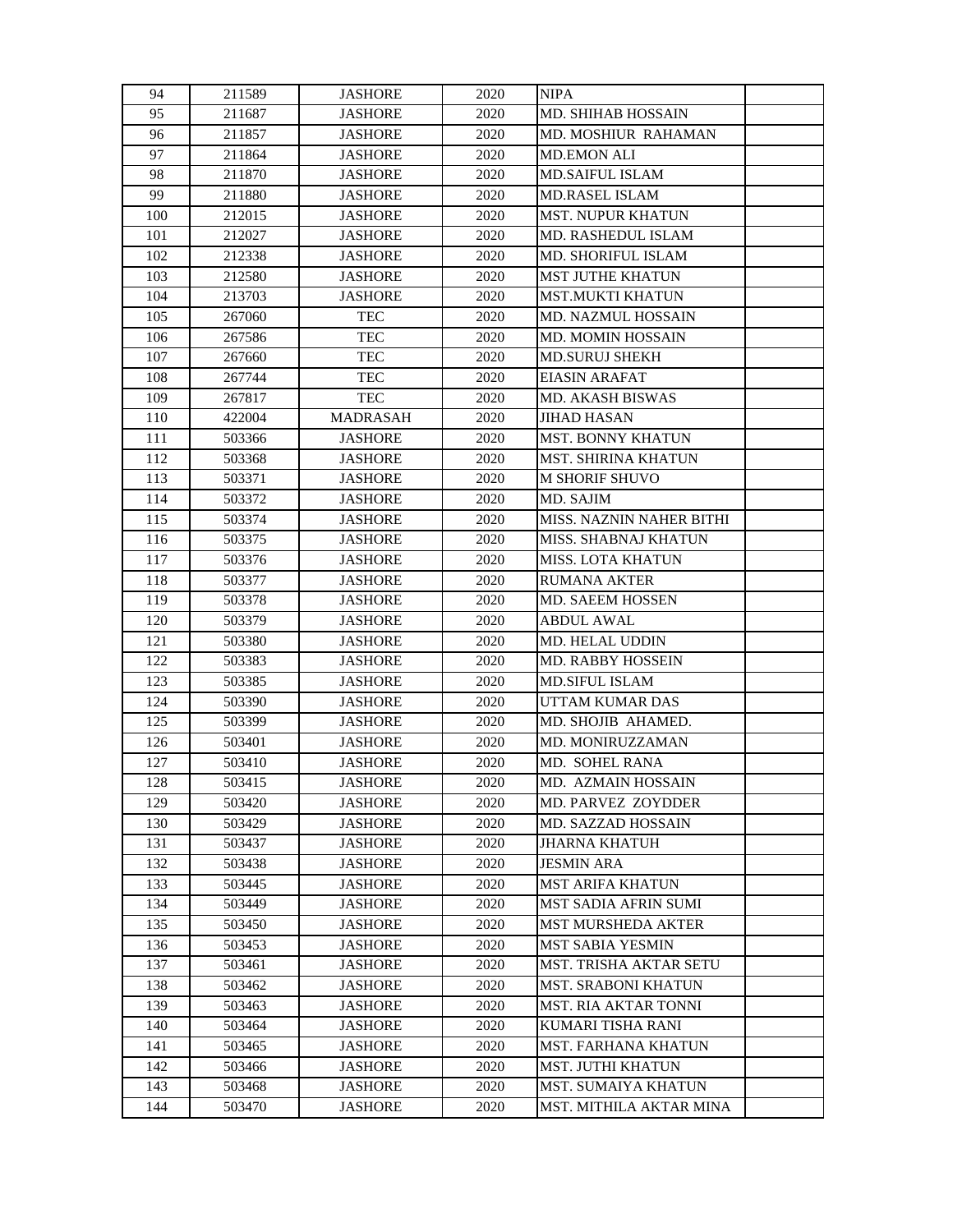| 145 | 503471 | <b>JASHORE</b> | 2020 | <b>MST. PURNIMA AKTAR</b>      |  |
|-----|--------|----------------|------|--------------------------------|--|
| 146 | 503473 | <b>JASHORE</b> | 2020 | <b>MST. SURAIYA ISLAM</b>      |  |
| 147 | 503474 | <b>JASHORE</b> | 2020 | MST. KONIKA ISLAM TUMPA        |  |
| 148 | 503476 | <b>JASHORE</b> | 2020 | <b>MST. CHITRA KHATUN</b>      |  |
| 149 | 503479 | <b>JASHORE</b> | 2020 | MD. SHIMUL MOLLIK              |  |
| 150 | 503480 | <b>JASHORE</b> | 2020 | MD. KHAIRUL HOSSAIN            |  |
| 151 | 503481 | <b>JASHORE</b> | 2020 | MD. AMANULLAH APON             |  |
| 152 | 503482 | <b>JASHORE</b> | 2020 | MD. SHISHIR ALI                |  |
| 153 | 503483 | <b>JASHORE</b> | 2020 | MD. SHAMIM ALI MANIK           |  |
| 154 | 503484 | <b>JASHORE</b> | 2020 | <b>MST. BRISTY KHATUN</b>      |  |
| 155 | 503485 | <b>JASHORE</b> | 2020 | MST. AFSANA MIM ANNY           |  |
| 156 | 503486 | <b>JASHORE</b> | 2020 | <b>MST. AFROZA KHATUN</b>      |  |
| 157 | 503487 | <b>JASHORE</b> | 2020 | <b>MST. NUPUR KHATUN</b>       |  |
| 158 | 503488 | <b>JASHORE</b> | 2020 | <b>JANNATUL FARDOUS</b>        |  |
| 159 | 503489 | <b>JASHORE</b> | 2020 | MISS. JASMIN AKTER             |  |
| 160 | 503493 | <b>JASHORE</b> | 2020 | <b>MST. BITHE KHATUN</b>       |  |
| 161 | 503494 | <b>JASHORE</b> | 2020 | PRIYANKA KHATUN                |  |
| 162 | 503499 | <b>JASHORE</b> | 2020 | <b>SORNALI HALDER</b>          |  |
| 163 | 503500 | <b>JASHORE</b> | 2020 | <b>MST. TANJILA AKTER TISA</b> |  |
| 164 | 503504 | <b>JASHORE</b> | 2020 | MST. HAFSA HAQUE               |  |
| 165 | 503510 | <b>JASHORE</b> | 2020 | MST. ANIVA TABASSUM            |  |
| 166 | 503511 | <b>JASHORE</b> | 2020 | MST. SABRINA AFRIN TONNI       |  |
| 167 | 503513 | <b>JASHORE</b> | 2020 | <b>MST. LABONI AKTER MIM</b>   |  |
| 168 | 503514 | <b>JASHORE</b> | 2020 | <b>MST. FAHMIDA KHATUN</b>     |  |
| 169 | 503515 | <b>JASHORE</b> | 2020 | <b>JANNATUL FERDOUS</b>        |  |
| 170 | 503516 | <b>JASHORE</b> | 2020 | FATEMA BINTE KABIR             |  |
| 171 | 503517 | <b>JASHORE</b> | 2020 | <b>JINIA AKTHER</b>            |  |
| 172 | 503518 | <b>JASHORE</b> | 2020 | NITU CHAKROBORTY               |  |
| 173 | 503521 | <b>JASHORE</b> | 2020 | MST. KHADIJATUL JANNAT         |  |
| 174 | 503522 | <b>JASHORE</b> | 2020 | MST. SHANJINA SHAHORIN         |  |
| 175 | 503523 | <b>JASHORE</b> | 2020 | <b>SUMAIYA AKTER</b>           |  |
| 176 | 503524 | <b>JASHORE</b> | 2020 | <b>TARJIN JANNATH</b>          |  |
| 177 | 503525 | <b>JASHORE</b> | 2020 | TASNIN TABASSUM TUSI           |  |
| 178 | 503526 | <b>JASHORE</b> | 2020 | <b>MD.SHAHRIAR SAYMON</b>      |  |
| 179 | 503527 | <b>JASHORE</b> | 2020 | MD.RATUL KAMAL                 |  |
| 180 | 503528 | JASHORE        | 2020 | <b>MD.SHAZIDUR RAHMAN ALIF</b> |  |
| 181 | 503529 | <b>JASHORE</b> | 2020 | <b>ANUP KUMAR BISWAS</b>       |  |
| 182 | 503530 | <b>JASHORE</b> | 2020 | <b>JUNAYED AHAMED</b>          |  |
| 183 | 503531 | <b>JASHORE</b> | 2020 | ANIK KUMER SEN                 |  |
| 184 | 503532 | <b>JASHORE</b> | 2020 | <b>MD.SHYKOT HASAN</b>         |  |
| 185 | 503533 | <b>JASHORE</b> | 2020 | <b>MD.SAMIR HASAN</b>          |  |
| 186 | 503534 | <b>JASHORE</b> | 2020 | <b>MD.ASIF IQBAL</b>           |  |
| 187 | 503536 | <b>JASHORE</b> | 2020 | <b>ANIK DATTA</b>              |  |
| 188 | 503537 | <b>JASHORE</b> | 2020 | <b>JUBAYER ALAM</b>            |  |
| 189 | 503538 | <b>JASHORE</b> | 2020 | MD.SHAMINUZZAMAN               |  |
| 190 | 503539 | <b>JASHORE</b> | 2020 | MD.MAHAMODOL HASAN             |  |
| 191 | 503540 | <b>JASHORE</b> | 2020 | <b>SHOVON KUMER SAHA</b>       |  |
| 192 | 503542 | <b>JASHORE</b> | 2020 | <b>SHISHER SAHA</b>            |  |
| 193 | 503543 | <b>JASHORE</b> | 2020 | ABDULLAH AL MUBIN              |  |
| 194 | 503544 | <b>JASHORE</b> | 2020 | <b>ZUBAIR HASAN</b>            |  |
| 195 | 503545 | <b>JASHORE</b> | 2020 | MD.AZAZ HASAN MALIK            |  |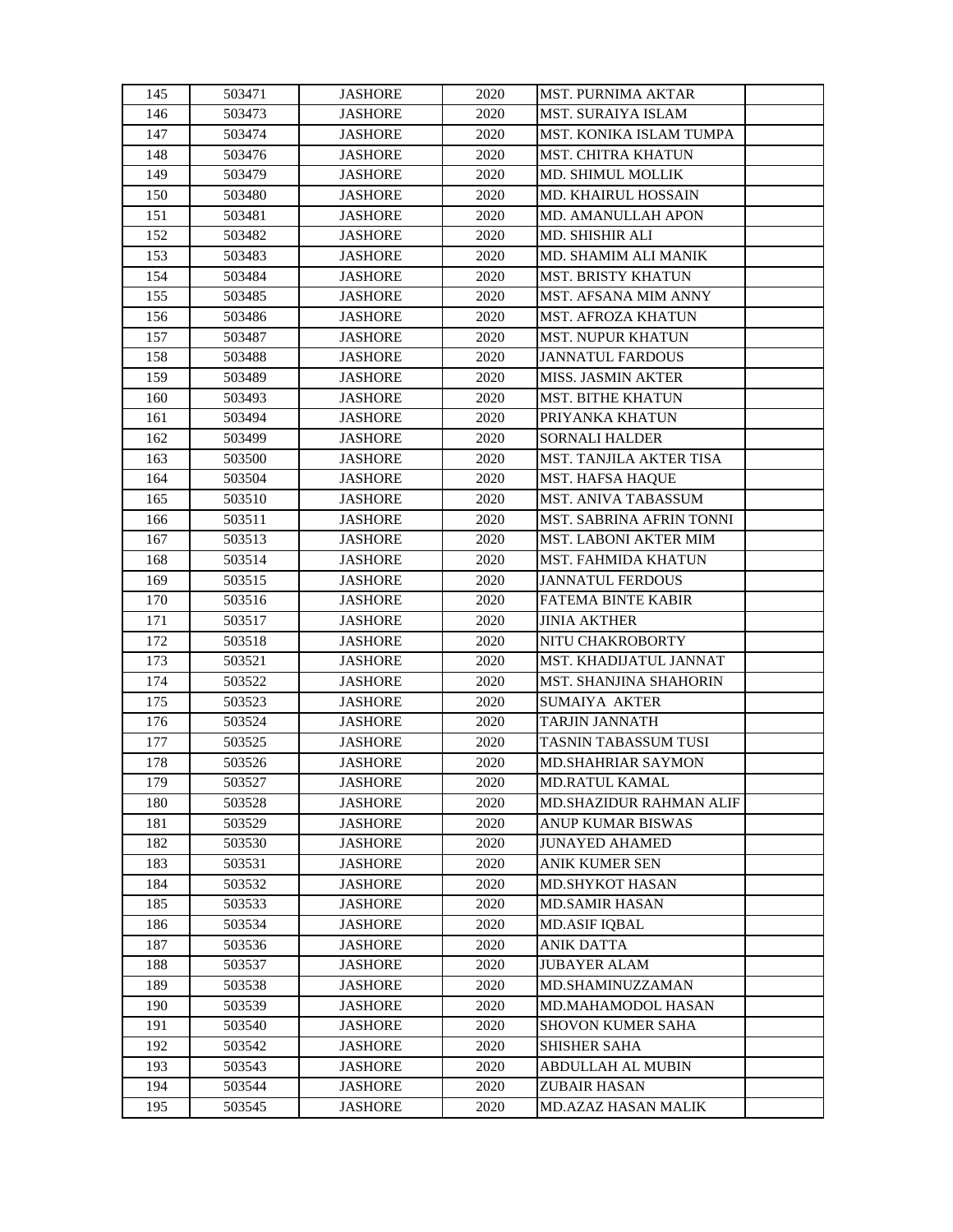| 196 | 503546 | <b>JASHORE</b> | 2020 | <b>DIPANGKOR SAHA</b>        |  |
|-----|--------|----------------|------|------------------------------|--|
| 197 | 503547 | <b>JASHORE</b> | 2020 | <b>GOLAM RASUL</b>           |  |
| 198 | 503548 | <b>JASHORE</b> | 2020 | <b>AL RIAD</b>               |  |
| 199 | 503550 | <b>JASHORE</b> | 2020 | ARPON CHAKROBORTY            |  |
| 200 | 503552 | <b>JASHORE</b> | 2020 | <b>MD.TANZIB AKTAR</b>       |  |
| 201 | 503555 | <b>JASHORE</b> | 2020 | <b>SHAKIB MAHAMUD</b>        |  |
| 202 | 503557 | <b>JASHORE</b> | 2020 | <b>FARHAN SADIK</b>          |  |
| 203 | 503558 | <b>JASHORE</b> | 2020 | <b>MD.YIASIN KHAN SABAB</b>  |  |
| 204 | 503559 | <b>JASHORE</b> | 2020 | <b>RAFIUL ISLAM</b>          |  |
| 205 | 503560 | <b>JASHORE</b> | 2020 | POLLOB KUMAR SAHA            |  |
| 206 | 503561 | <b>JASHORE</b> | 2020 | <b>SHIHAB UDDIN RIDOY</b>    |  |
| 207 | 503562 | <b>JASHORE</b> | 2020 | <b>MD.SABIT ISLAM</b>        |  |
| 208 | 503563 | <b>JASHORE</b> | 2020 | <b>MD.AHASAN HABIB</b>       |  |
| 209 | 503565 | <b>JASHORE</b> | 2020 | MD.RUBAET FERDOUS ROSE       |  |
| 210 | 503567 | <b>JASHORE</b> | 2020 | <b>MD.SAJJAD HAQUE</b>       |  |
| 211 | 503569 | <b>JASHORE</b> | 2020 | MD. ABU BAKKAR SIDDIQUE      |  |
| 212 | 503570 | <b>JASHORE</b> | 2020 | S.M.AZMAIN                   |  |
| 213 | 503571 | <b>JASHORE</b> | 2020 | <b>SIAM</b>                  |  |
| 214 | 503575 | <b>JASHORE</b> | 2020 | <b>TAKIM</b>                 |  |
| 215 | 503579 | <b>JASHORE</b> | 2020 | <b>MD.HASIBUR RAHMAN</b>     |  |
| 216 | 503580 | <b>JASHORE</b> | 2020 | MD.JUBAEL ALAM RIFAT         |  |
| 217 | 503581 | <b>JASHORE</b> | 2020 | <b>SHAHRIARE MOSTAK</b>      |  |
| 218 | 503582 | <b>JASHORE</b> | 2020 | MD.MAHFUZUR RAHMAN           |  |
| 219 | 503590 | <b>JASHORE</b> | 2020 | MD.JAMILUR RAHMAN            |  |
| 220 | 503591 | <b>JASHORE</b> | 2020 | <b>MD. HOSSAIN</b>           |  |
| 221 | 503592 | <b>JASHORE</b> | 2020 | MD. JONY AHMED               |  |
| 222 | 503602 | <b>JASHORE</b> | 2020 | AL SAIF MAHMUD MAMUN         |  |
| 223 | 503606 | <b>JASHORE</b> | 2020 | <b>MD.ALAMIN ISLAM</b>       |  |
| 224 | 503607 | <b>JASHORE</b> | 2020 | MD. HASANUZZAMAN             |  |
| 225 | 503613 | <b>JASHORE</b> | 2020 | MD. HRIDOY MIA               |  |
| 226 | 503617 | <b>JASHORE</b> | 2020 | MD. SAGAR ALI                |  |
| 227 | 503623 | <b>JASHORE</b> | 2020 | MD. ELIAS BISWAS             |  |
| 228 | 503625 | <b>JASHORE</b> | 2020 | MD. JUNAYET HOSSAIN          |  |
| 229 | 503626 | <b>JASHORE</b> | 2020 | MD. EKRAMUL SHEIKH           |  |
| 230 | 503627 | <b>JASHORE</b> | 2020 | MD. WASHIKUR RAHMAN          |  |
| 231 | 503628 | <b>JASHORE</b> | 2020 | MD. MEHEDI HASAN             |  |
| 232 | 503629 | <b>JASHORE</b> | 2020 | MD. SHOHRAB HOSSAIN          |  |
| 233 | 503633 | <b>JASHORE</b> | 2020 | <b>MD.MARUF HOSSAIN</b>      |  |
| 234 | 503634 | <b>JASHORE</b> | 2020 | MD. AKASH ALI                |  |
| 235 | 503635 | <b>JASHORE</b> | 2020 | <b>MD. SULTAN AREFIN</b>     |  |
| 236 | 503636 | <b>JASHORE</b> | 2020 | <b>MD. RIMON ALI</b>         |  |
| 237 | 503637 | <b>JASHORE</b> | 2020 | MD. ASHRAFUL ALAM            |  |
| 238 | 503638 | <b>JASHORE</b> | 2020 | <b>MD.MOSTAFIJUR RAHAMAN</b> |  |
| 239 | 503639 | <b>JASHORE</b> | 2020 | <b>JUBAER HASAN</b>          |  |
| 240 | 503640 | <b>JASHORE</b> | 2020 | MUNSI TOUFIKUR RAHAMAN       |  |
| 241 | 503641 | <b>JASHORE</b> | 2020 | SREE ANJON KUMAR BISWAS      |  |
| 242 | 503642 | <b>JASHORE</b> | 2020 | <b>MD. SIHAB HOSSAIN</b>     |  |
| 243 | 503643 | <b>JASHORE</b> | 2020 | <b>MD. NUR ALAM</b>          |  |
| 244 | 503644 | <b>JASHORE</b> | 2020 | <b>MD. SOJIB HOSSAIN</b>     |  |
| 245 | 503645 | <b>JASHORE</b> | 2020 | MD. RAZA MIA                 |  |
| 246 | 503648 | <b>JASHORE</b> | 2020 | <b>SHOPNA KHATUN</b>         |  |
|     |        |                |      |                              |  |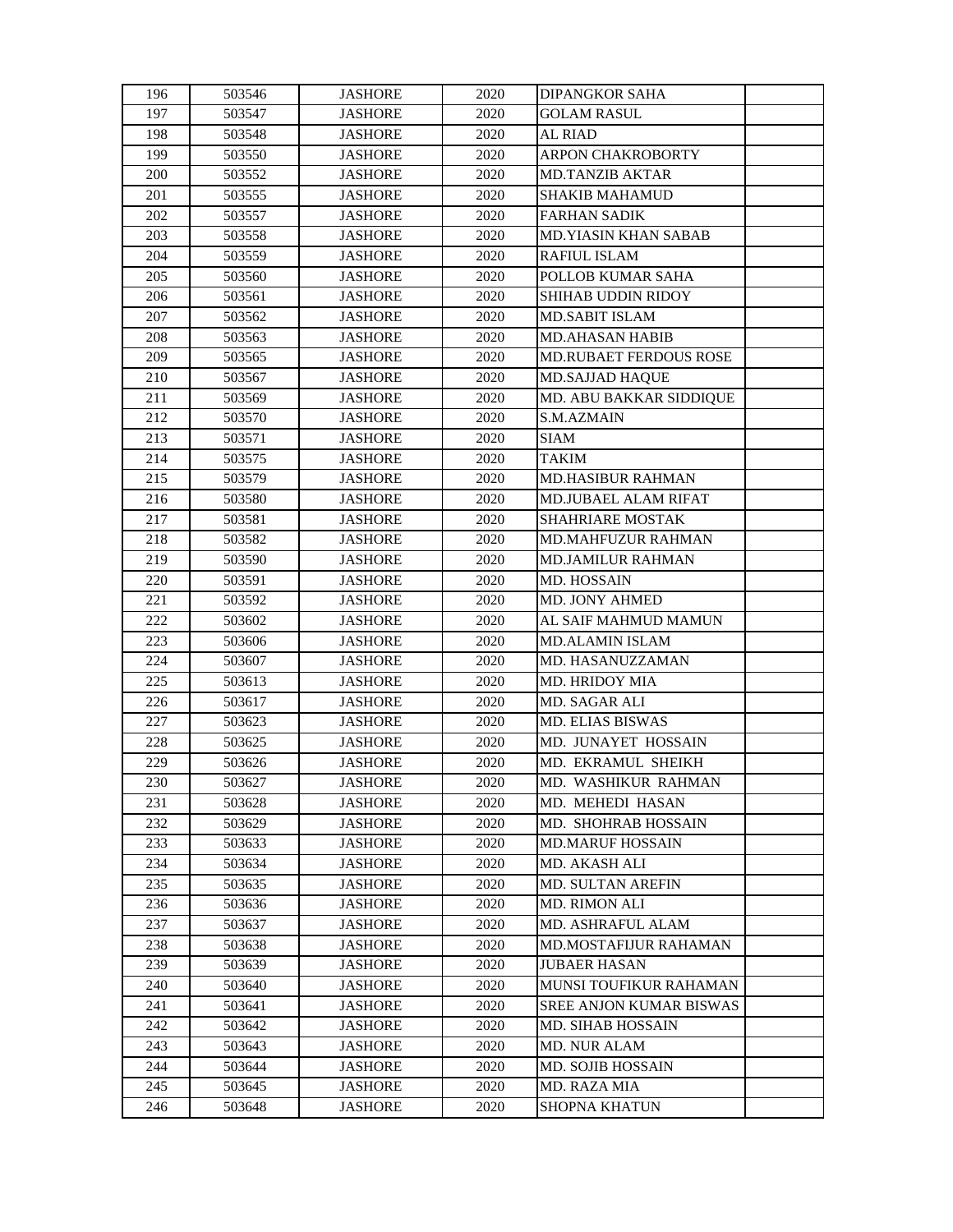| 247 | 503649 | <b>JASHORE</b>    | 2020 | <b>MOHONA KHATUN</b>       |  |
|-----|--------|-------------------|------|----------------------------|--|
| 248 | 503650 | <b>JASHORE</b>    | 2020 | <b>AKHI KHATUN</b>         |  |
| 249 | 503652 | <b>JASHORE</b>    | 2020 | TASNIMA AKTAR SANJIDA      |  |
| 250 | 503653 | <b>JASHORE</b>    | 2020 | <b>TANJIDA KHATUN</b>      |  |
| 251 | 503657 | <b>JASHORE</b>    | 2020 | <b>JUBAYDA KHATUN</b>      |  |
| 252 | 503662 | <b>JASHORE</b>    | 2020 | MD.MONIRUL ISLAM           |  |
| 253 | 503663 | <b>JASHORE</b>    | 2020 | <b>MD.SAIMUR HASSAN</b>    |  |
| 254 | 503664 | <b>JASHORE</b>    | 2020 | <b>MD.SHAHARIAR RASHID</b> |  |
| 255 | 503665 | <b>JASHORE</b>    | 2020 | <b>MIR SALEHIN ZIHAN</b>   |  |
| 256 | 503668 | <b>JASHORE</b>    | 2020 | <b>MD. KAIF SARKAR</b>     |  |
| 257 | 503669 | <b>JASHORE</b>    | 2020 | <b>MST.SUMAYA KHATUN</b>   |  |
| 258 | 503670 | <b>JASHORE</b>    | 2020 | <b>MST. SUMI KHATUN</b>    |  |
| 259 | 503672 | <b>JASHORE</b>    | 2020 | <b>MST. ARIFA KHATUN</b>   |  |
| 260 | 503673 | <b>JASHORE</b>    | 2020 | MST. SUMAYA EASMIN         |  |
| 261 | 503675 | <b>JASHORE</b>    | 2020 | MST. SANZIDA KHATUN        |  |
| 262 | 503680 | <b>JASHORE</b>    | 2020 | <b>MD.ROMAN AHAMMAD</b>    |  |
| 263 | 503681 | <b>JASHORE</b>    | 2020 | MD.RAHUL ISLAM             |  |
| 264 | 503682 | <b>JASHORE</b>    | 2020 | MD. MUNNA BISWAS           |  |
| 265 | 503683 | <b>JASHORE</b>    | 2020 | <b>MD.HASAN ALI</b>        |  |
| 266 | 503684 | <b>JASHORE</b>    | 2020 | <b>MD.SHARIFUL HAQUE</b>   |  |
| 267 | 503685 | <b>JASHORE</b>    | 2020 | <b>MD.ASHRAF MIA</b>       |  |
| 268 | 503686 | <b>JASHORE</b>    | 2020 | MD. SOZIB                  |  |
| 269 | 503687 | <b>JASHORE</b>    | 2020 | MD. RIFAT ALI              |  |
| 270 | 503689 | <b>JASHORE</b>    | 2020 | <b>MD. MINARUL ISLAM</b>   |  |
| 271 | 503690 | <b>JASHORE</b>    | 2020 | MD. KAMRUL ISLAM           |  |
| 272 | 503692 | <b>JASHORE</b>    | 2020 | MD. RASEL ALI              |  |
| 273 | 503693 | <b>JASHORE</b>    | 2020 | MD. TOUFIK HOSSAIN         |  |
| 274 | 503695 | <b>JASHORE</b>    | 2020 | <b>MD.AKASH MIA</b>        |  |
| 275 | 503700 | <b>JASHORE</b>    | 2020 | MD. SIFAT                  |  |
| 276 | 503707 | <b>JASHORE</b>    | 2020 | MST. SABIA KHATUN          |  |
| 277 | 503709 | <b>JASHORE</b>    | 2020 | <b>MST. SINTHIA AKTER</b>  |  |
| 278 | 503711 | <b>JASHORE</b>    | 2020 | <b>MST. BRISTI KHATUN</b>  |  |
| 279 | 503713 | <b>JASHORE</b>    | 2020 | MD. SHILON                 |  |
| 280 | 503715 | <b>JASHORE</b>    | 2020 | <b>MD. HABU MIA</b>        |  |
| 281 | 503716 | <b>JASHORE</b>    | 2020 | <b>MD. TRISHEN AHMADE</b>  |  |
| 282 | 503718 | <b>JASHORE</b>    | 2020 | <b>MD. SABBIR HOSEN</b>    |  |
| 283 | 503720 | <b>JASHORE</b>    | 2020 | <b>MD. AL AMIN HOSSEN</b>  |  |
| 284 | 503733 | <b>JASHORE</b>    | 2020 | <b>MD SHAMIM SHAKH</b>     |  |
| 285 | 503754 | <b>JASHORE</b>    | 2020 | MST. MARIYAM KHATUN        |  |
| 286 | 503781 | <b>JASHORE</b>    | 2020 | MD. MUZAHIDUL ISLAM        |  |
| 287 | 503790 | <b>JASHORE</b>    | 2020 | <b>MD NAIM HOSSEN</b>      |  |
| 288 | 503791 | <b>JASHORE</b>    | 2020 | <b>MD. MANIK HOSSEN</b>    |  |
| 289 | 503794 | <b>JASHORE</b>    | 2020 | <b>MD.TUHIN ALI</b>        |  |
| 290 | 503893 | <b>JASHORE</b>    | 2020 | <b>MD.ASHIKUR</b>          |  |
| 291 | 503894 | <b>JASHORE</b>    | 2020 | <b>MD.AMIR HAMZA</b>       |  |
| 292 | 503979 | <b>JASHORE</b>    | 2020 | MD.TOWFIQ AHAMED           |  |
| 293 | 509980 | <b>DHAKA</b>      | 2020 | MST. ANJUMAN ARA AKHI      |  |
| 294 | 518588 | <b>JASHORE</b>    | 2019 | MD. FOZLE RABBI            |  |
| 295 | 518704 | <b>CHATTOGRAM</b> | 2020 | <b>SHAJIDA AKTER</b>       |  |
| 296 | 524776 | <b>DHAKA</b>      | 2020 | <b>SHOPNA</b>              |  |
| 297 | 615406 | <b>DHAKA</b>      | 2020 | JINIA                      |  |